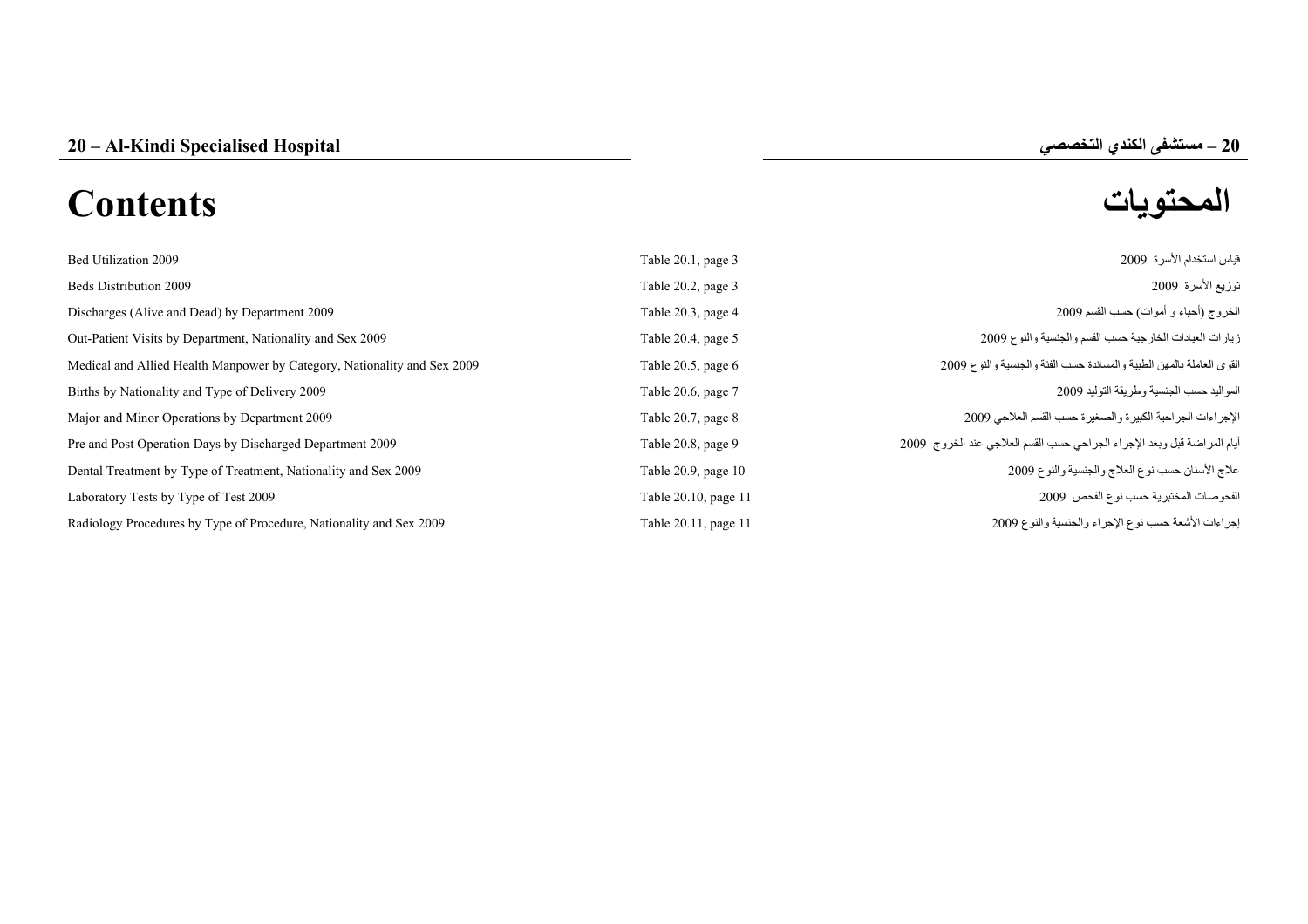# **جدول 20.1 Table قياس استخدام الأسرة <sup>2009</sup> Bed Utilization 2009**

<span id="page-1-0"></span>

| <b>Description</b>      | 2009  | البيان                  |
|-------------------------|-------|-------------------------|
| Total admissions        | 952   | إجمالي الدخول           |
| Total discharges        | 952   | إجمالي الخروج           |
| Number of beds          | 17    | عدد الأسر ة             |
| Bed days available      | 6,205 | أيام الأسرة             |
| Patient days-overnight  | 377   | أيام المرضى             |
| Patients days < 1 day   | 518   | أيام المرضىي أقل من يوم |
| Total patients days     | 895   | جملة أيام المرضي        |
| Bed occupancy rate      | 14.4  | معدل أشغال السر بر      |
| Turnover rate           | 56.0  | معدل دور ان السر بر     |
| Turnover interval       | 5.6   | فترة فراغ السرير        |
| Average daily admission | 2.6   | متوسط الدخول اليومي     |
| Average daily discharge | 2.6   | متوسط الخروج اليومي     |
| Average length of stay  | 0.9   | منّه سط مدة الأقامة     |
|                         |       |                         |

# **توزيع الأسرة <sup>2009</sup> Beds Distribution 2009 جدول 20.2 Table**

| <b>Service</b>                   | 2009 | الخدمة                                   |
|----------------------------------|------|------------------------------------------|
| Day Case Unit                    |      | وحدة الإقامة القصيرة                     |
| Private Ward (VIP)               | 2    | الجناح الخاص                             |
| Intensive Care Unit              |      | وحدة العناية القصوى                      |
| Medical / Surgical               | 4    | الباطنية / الجر احة                      |
| Obstetrics / Gynecology          | 3    | أمر اض النساء والو لادة                  |
| <b>Total</b>                     | 17   | الحملة                                   |
| Special Care Baby Unit / Nursery |      | وحدة العنابة الخاصة بالمو البد / الحضانة |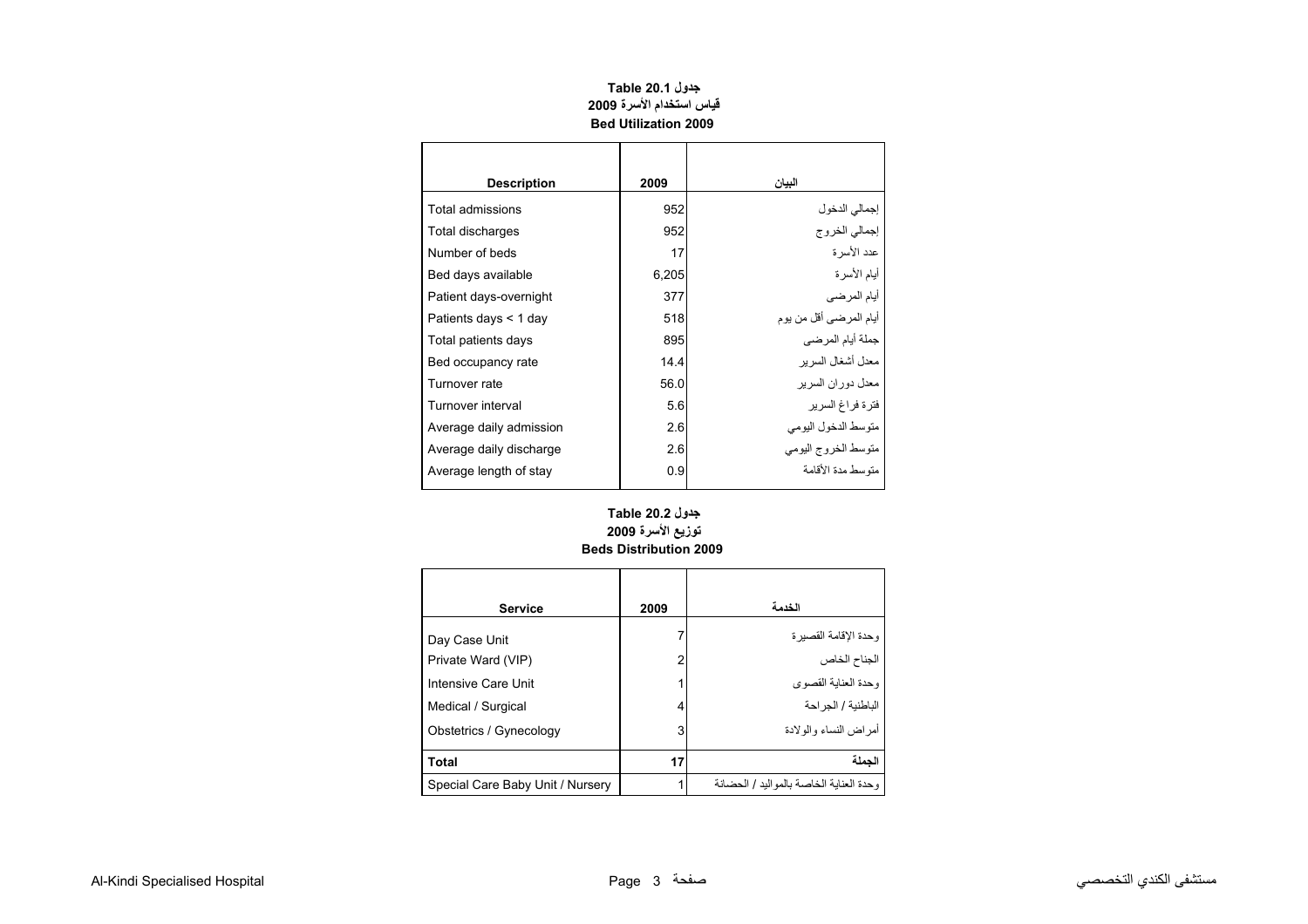# **جدول 20.3 Table الخروج (أحياء <sup>و</sup> أموات) حسب القسم <sup>2009</sup> Discharges (Alive and Dead) by Department 2009**

<span id="page-2-0"></span>

|                         | <b>Total</b> |                | Dead   الجملة | Alive الأموات |       | الأحياء |                       |
|-------------------------|--------------|----------------|---------------|---------------|-------|---------|-----------------------|
|                         |              |                |               |               |       |         |                       |
|                         |              | العدد          |               | العدد         |       | العدد   |                       |
| <b>Department</b>       | %            | No.            | %             | No.           | %     | No.     | القسم                 |
| Medical                 | 11.3         | 80             |               |               | 11.3  | 80      | الباطنية              |
| Ear, Nose & Throat      | 1.3          | 21             |               |               | 1.3   | 21      | أنف وأذن وحنجرة       |
| Obstetrics / Gynecology | 20.9         | 163            |               |               | 20.9  | 163     | أمراض النساء والولادة |
| Surgery                 | 38.5         | 554            |               |               | 38.5  | 554     | الجراحة               |
| Paediatric              | 28.0         | 127            |               |               | 28.0  | 127     | الأطفال               |
| Opthalmology            |              | $\overline{7}$ |               |               |       |         | العيون                |
| <b>Total</b>            | 100.0        | 952            |               |               | 100.0 | 952     | الجملة                |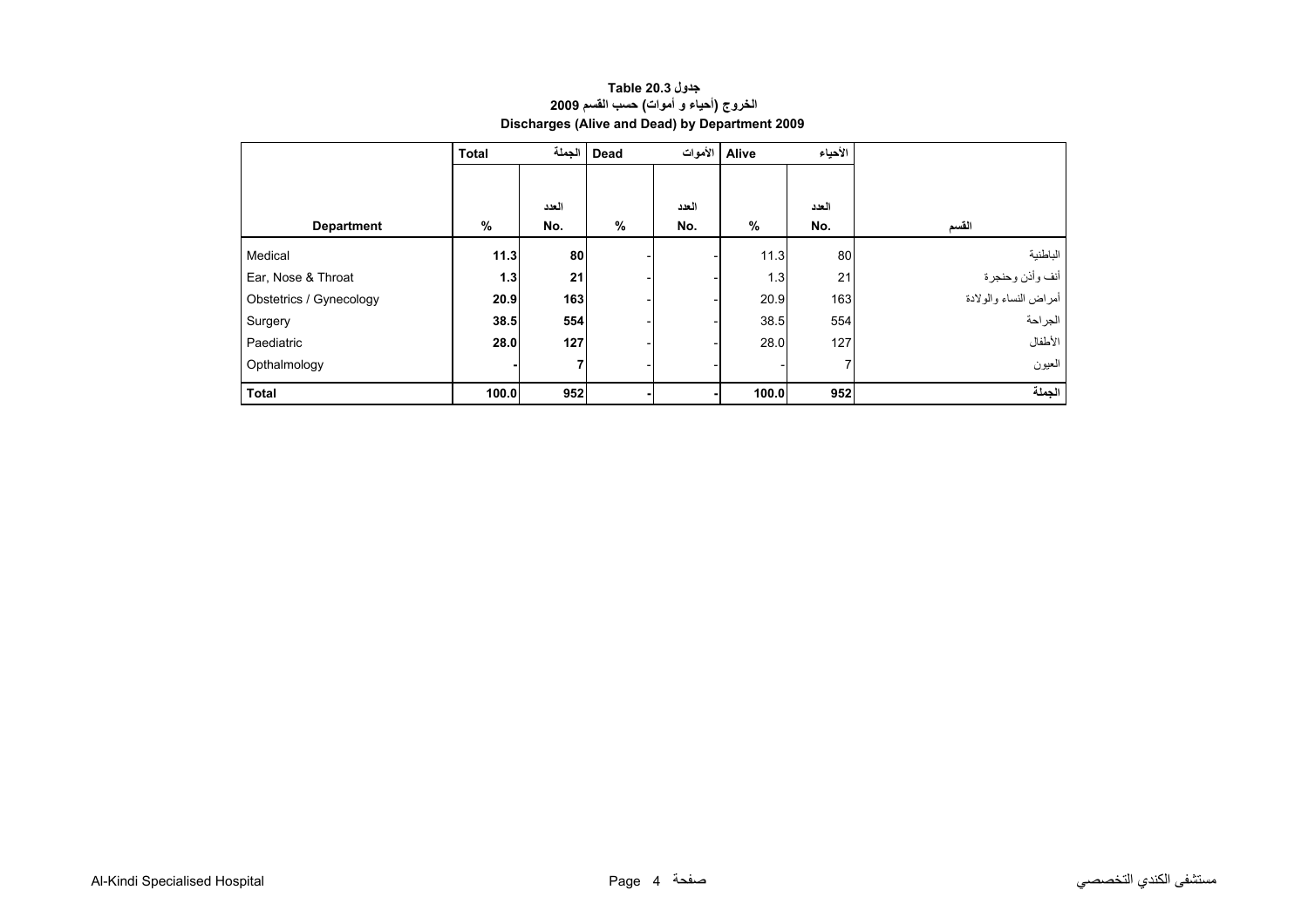<span id="page-3-0"></span>

|                         | الجملة<br><b>Total</b> |        | غیر بحرین <i>ی</i><br>Non-Bahraini |              | <b>Bahraini</b><br>بحريني |             |              |        |             |                       |
|-------------------------|------------------------|--------|------------------------------------|--------------|---------------------------|-------------|--------------|--------|-------------|-----------------------|
|                         |                        |        |                                    |              |                           |             |              |        |             |                       |
|                         | الجملة                 | أننى   | ذكر                                | الجملة       | أنشى                      | ذكر         | الجملة       | أننى   | نكر         |                       |
| <b>Department</b>       | <b>Total</b>           | Female | <b>Male</b>                        | <b>Total</b> | Female                    | <b>Male</b> | <b>Total</b> | Female | <b>Male</b> | القسم                 |
| A & E Clinic            | 1,722                  | 930    | 792                                | 273          | 128                       | 145         | 1,449        | 802    | 647         | عيادة الطوارئ         |
| Dental                  | 12,375                 | 6,425  | 5,950                              | 2,455        | 1,637                     | 818         | 9,920        | 4,788  | 5,132       | الأسنان               |
| Medical                 | 2,502                  | 1,669  | 833                                | 432          | 179                       | 253         | 2,070        | 1,490  | 580         | الأمراض الباطنية      |
| Obstetrics & Gynecology | 2,014                  | 2,014  | <b>NA</b>                          | 291          | 291                       | <b>NA</b>   | 1,723        | 1,723  | <b>NA</b>   | أمراض النساء والولادة |
| Paediatrics             | 2,117                  | 867    | 1,250                              | 782          | 381                       | 401         | 1,335        | 486    | 849         | أمراض الأطفال         |
| Surgical                | 638                    | 288    | 350                                | 150          | 67                        | 83          | 488          | 221    | 267         | الجراحة               |
| Orthopedics             | 862                    | 424    | 438                                | 93           | 44                        | 49          | 769          | 380    | 389         | العظام والكسور        |
| Dermatology             | 2,870                  | 1,661  | 1,209                              | 197          | 120                       | 77          | 2,673        | 1,541  | 1,132       | الأمراض الجلدية       |
| Cardiology              | 789                    | 405    | 384                                | 104          | 45                        | 59          | 685          | 360    | 325         | أمراض القلب           |
| Urology                 | 265                    | 63     | 202                                | 44           | 5                         | 39          | 221          | 58     | 163         | أمراض المسالك البولية |
| Gastroenterology        | 1,148                  | 564    | 584                                | 131          | 47                        | 84          | 1,017        | 517    | 500         | أمراض الجهاز الهضمي   |
| Physiotherapy           | 1,507                  | 810    | 697                                | 179          | 99                        | 80          | 1,328        | 711    | 617         | العلاج الطبيعي        |
| <b>Total</b>            | 28,809                 | 16,120 | 12,689                             | 5,131        | 3,043                     | 2,088       | 23,678       | 13,077 | 10,601      | الجملة                |

#### **جدول 20.4 Table زيارات العيادات الخارجية حسب القسم والجنسية والنوع <sup>2009</sup> Out-Patient Visits by Department, Nationality and Sex 2009**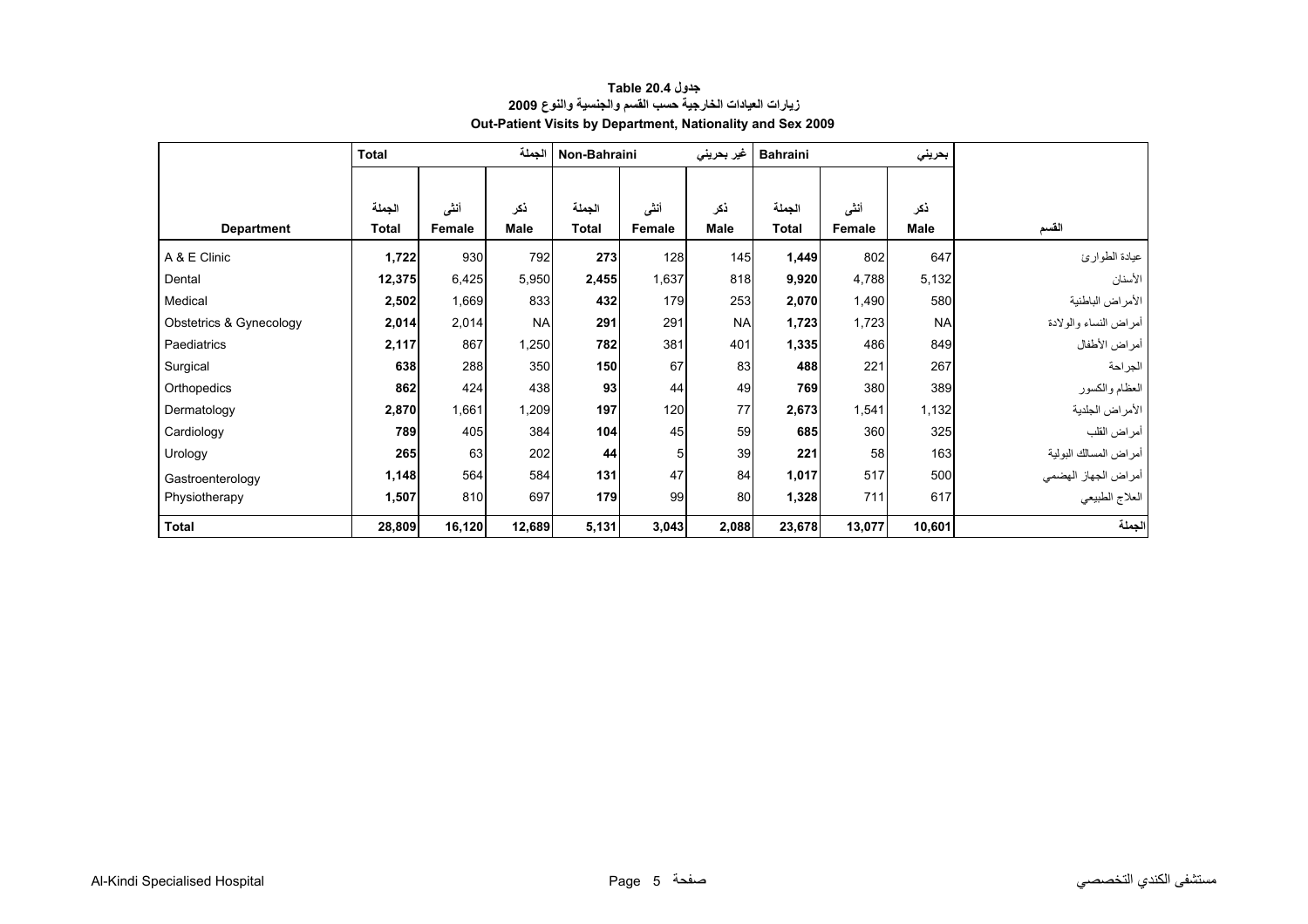#### **جدول 20.5 Table القوى العاملة بالمهن الطبية والمساندة حسب الفئة <sup>و</sup> الجنسية <sup>و</sup> النوع <sup>2009</sup> Medical and Allied Health Manpower by Category, Nationality and Sex 2009**

<span id="page-4-0"></span>

|                                                         | <b>Total</b> |                | الحملة |              | غير بحريني<br>Non-Bahraini |      | بحريني<br><b>Bahraini</b> |        |             |                             |
|---------------------------------------------------------|--------------|----------------|--------|--------------|----------------------------|------|---------------------------|--------|-------------|-----------------------------|
|                                                         | الحملة       | أنثم           | ذكر    | الحملة       | أنشى                       | ذكر  | الحملة                    | أنشى   | ذكر         |                             |
| Category                                                | <b>Total</b> | Female         | Male   | <b>Total</b> | Female                     | Male | <b>Total</b>              | Female | <b>Male</b> | الفئة                       |
| Physicians                                              | 26           | 8              | 18     | 14           |                            |      | 12                        |        | 10          | الأطباء                     |
| Dentists                                                | 6            |                |        |              |                            |      |                           |        |             | أطباء الأسنان               |
| Pharmacists & Technicians                               |              |                |        |              |                            |      |                           |        |             | الصيادلة وفنيو صيدلة        |
| Nurses*                                                 | 55           | 54             |        | 54           | 53                         |      |                           |        |             | الممرضات *                  |
| Dental Hygienists & Technicians                         |              |                |        |              |                            |      |                           |        |             | فنيو صحة الفم والأسنان      |
| Laboratory Technologists & Technicians                  |              | $\overline{c}$ |        |              |                            |      |                           |        |             | محللو وفنيو مختبر           |
| Radiographers & Technicians                             |              | 3              |        |              |                            |      |                           |        |             | مصورو وفنيو أشعة            |
| Physiotherapists, Occupational Therapists & Technicians |              |                |        |              |                            |      |                           |        |             | فنيو علاج طبيعي وتأهيل مهني |
| Electro Cardiogram technician                           |              |                |        |              |                            |      |                           |        |             | فنيو تخطيط القلب            |

\* المعرضات: الحدد لا يشمل الممرضين العمليين والفئات الأقل . . . " hurses excluding practical nurses and other grades below staff nurse .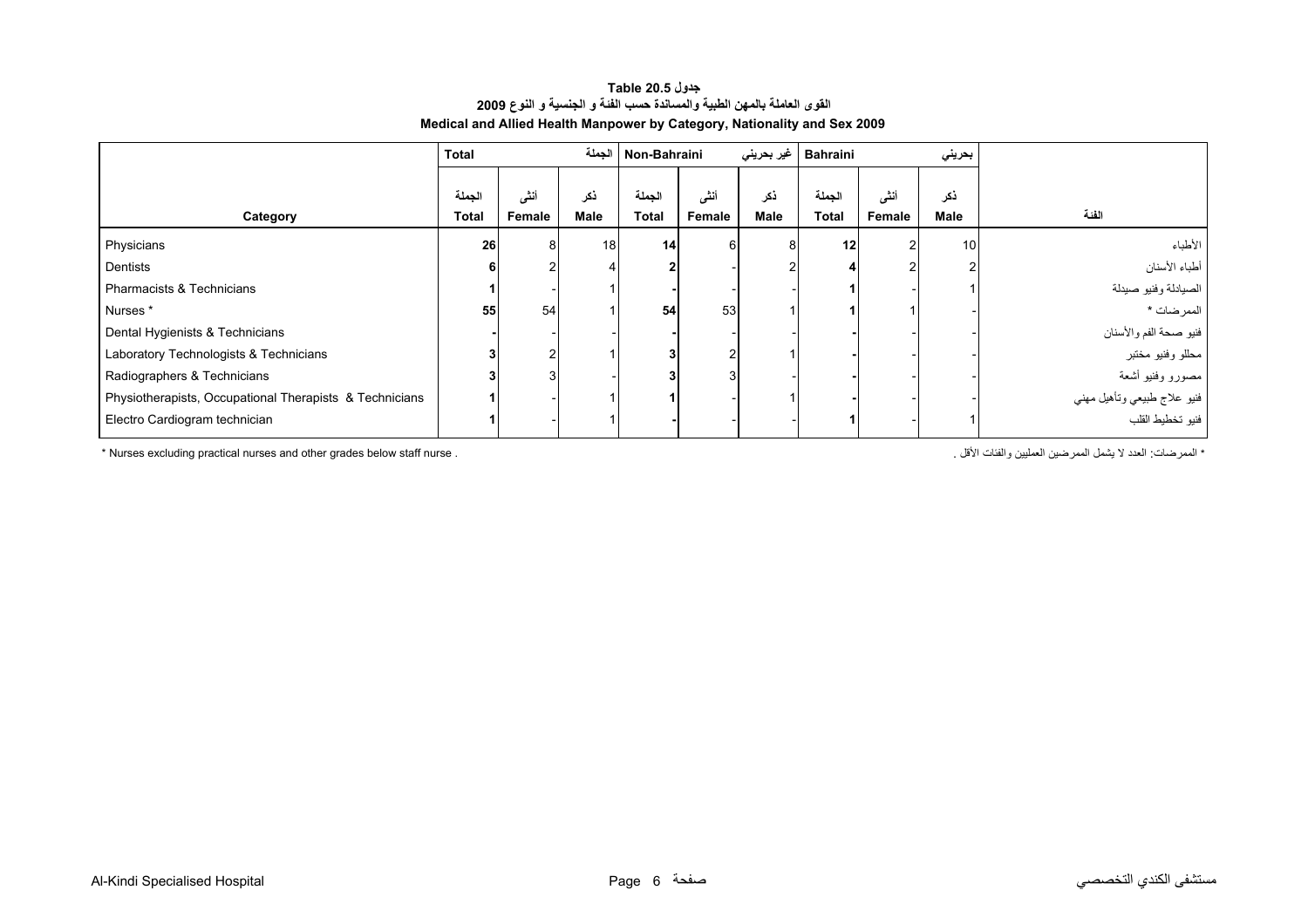<span id="page-5-0"></span>

|                           |               |               |                   | المواليد الأحياء<br><b>Live Births</b> |                           |                      |        |                         |
|---------------------------|---------------|---------------|-------------------|----------------------------------------|---------------------------|----------------------|--------|-------------------------|
| <b>Births</b>             | جملة          | المواليد      | جملة المواليد     | Premature                              | <b>Full Term</b><br>الخدج |                      | مكتمل  | المواليد                |
|                           | المواليد      | الموتى        | الأحياء           | مشوه                                   | سليم                      | مشوه                 | سليم   |                         |
| Nationality / type        | <b>Total</b>  | <b>Still</b>  | <b>Total Live</b> | Congenital                             | <b>Normal</b>             | Congenital           | Normal | الجنسية / طريقة التوليد |
| of delivery               | <b>Births</b> | <b>Births</b> | <b>Births</b>     | <b>Abnormalities</b>                   |                           | <b>Abnormalities</b> |        |                         |
| <b>Bahraini</b>           |               |               |                   |                                        |                           |                      |        | بحريني                  |
| Normal Delivery           |               |               |                   |                                        |                           |                      |        | ولادة طبيعية            |
| Vertex                    | 17            |               | 17                |                                        |                           |                      |        | ر أسي 17                |
| <b>Breech</b>             |               |               |                   |                                        |                           |                      |        | مقعدة -                 |
|                           |               |               |                   |                                        |                           |                      |        |                         |
| <b>Assisted Delivery</b>  |               |               |                   |                                        |                           |                      |        | ولادة بالمساعدة         |
| Vacuum                    |               |               |                   |                                        |                           |                      |        | شفط ا –                 |
| Forceps                   |               |               |                   |                                        |                           |                      |        | جفت ا -                 |
| Caesarian section         | 31            |               | 31                |                                        |                           |                      |        | قيصرية 31               |
|                           |               |               |                   |                                        |                           |                      |        |                         |
| <b>Total Bahraini</b>     | 48            |               | 48                |                                        |                           |                      | 48     | الجملة بحريني           |
| Non-Bahraini              |               |               |                   |                                        |                           |                      |        | غير بحرين <i>ي</i>      |
| Normal Delivery           |               |               |                   |                                        |                           |                      |        | ولادة طبيعية            |
| Vertex                    | 4             |               | 4                 |                                        |                           |                      |        | ر أسي  4                |
| <b>Breech</b>             |               |               |                   |                                        |                           |                      |        | مقعدة -                 |
|                           |               |               |                   |                                        |                           |                      |        |                         |
| <b>Assisted Delivery</b>  |               |               |                   |                                        |                           |                      |        | ولادة بالمساعدة         |
| Vacuum                    |               |               |                   |                                        |                           |                      |        | شفط –                   |
| Forceps                   | 1             |               |                   |                                        |                           |                      |        | جفت 1                   |
| Caesarian section         | 9             |               | 9                 |                                        |                           |                      |        | قيصرية 9                |
|                           |               |               |                   |                                        |                           |                      |        |                         |
| <b>Total Non-Bahraini</b> | 14            |               | 14                |                                        |                           |                      | 14     | الجملة غير بحريني       |
| <b>Grand Total</b>        | 62            |               | 62                |                                        |                           |                      | 62     | الجملة الكلية           |

# **جدول 20.6 Table المواليد حسب الجنسية وطريقة التوليد <sup>2009</sup> Births by Nationality and Type of Delivery 2009**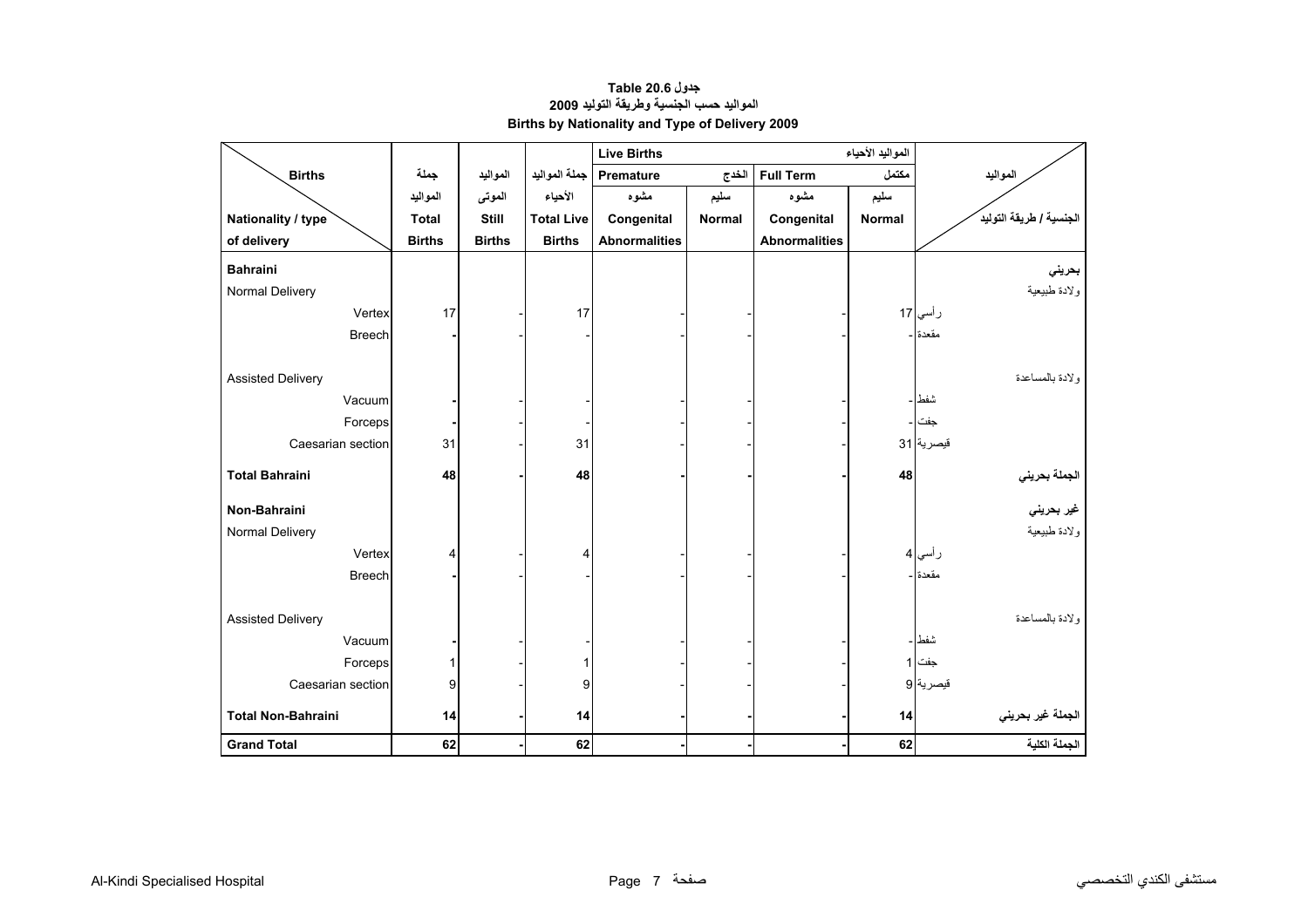<span id="page-6-0"></span>

|                         | <b>Procedure Type</b> |       | نوع الإجراء |                 |
|-------------------------|-----------------------|-------|-------------|-----------------|
|                         |                       |       |             |                 |
|                         | الجملة                | صغيرة | كبيرة       |                 |
| <b>Department</b>       | <b>Total</b>          | Minor | Major       | القسم           |
| <b>General Surgery</b>  | 187                   | 155   | 32          | الجراحة العامة  |
| Orthopedics & Fracture  | 81                    | 31    | 50          | العظام          |
| Plastic Surgery         | 175                   | 122   | 53          | جراحة التجميل   |
| <b>Paediatrics</b>      | 97                    | 61    | 36          | أمراض الأطفال   |
| Ear, Nose & Throat      | 9                     | 2     | 7           | أنف وأذن وحنجرة |
| Opthalmology            | 7                     | 7     |             | أمراض العيون    |
| Gynecology              | 85                    | 49    | 36          | أمراض النساء    |
| <b>Obstetrics</b>       | 37                    |       | 37          | الو لادة        |
| Dental                  | 108                   | 98    | 10          | الأسنان         |
| NEURO SURGERY           | 4                     | 4     |             | المناظير        |
| <b>VASCULAR SURGERY</b> |                       |       |             |                 |
| Others                  | 1                     |       |             | أخرى            |
| <b>Total</b>            | 792                   | 530   | 262         | الحملة          |

#### **جدول 20.7 Table الإجراءات الجراحية الكبيرة <sup>و</sup> الصغيرة حسب القسم العلاجي <sup>2009</sup> Major and Minor Operations by Department 2009**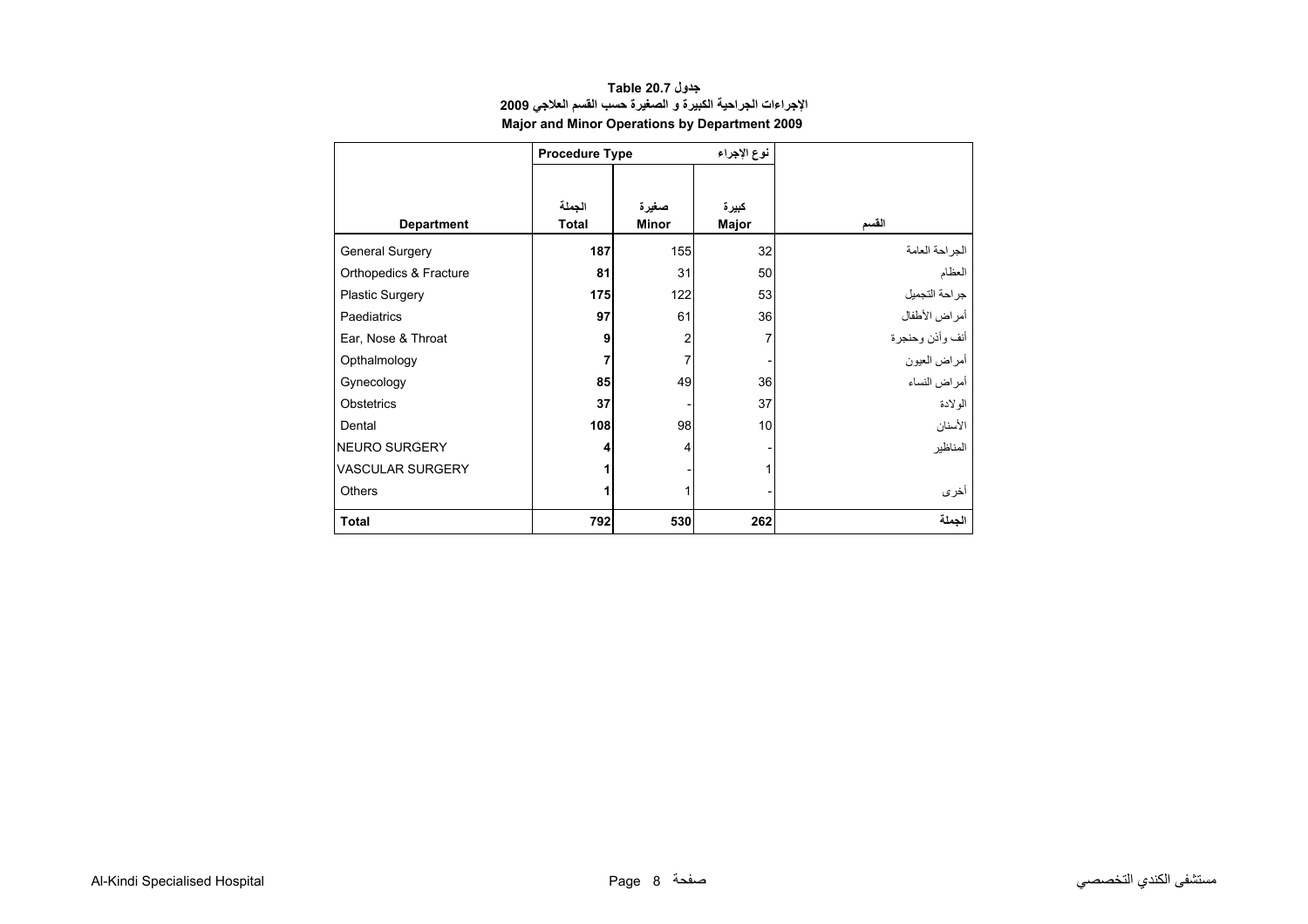| جدول Table 20.8                                                         |  |  |  |  |  |  |  |  |  |
|-------------------------------------------------------------------------|--|--|--|--|--|--|--|--|--|
| أيام المراضة قبل وبعد الإجراء الجراحي حسب القسم العلاجي عند الخروج 2009 |  |  |  |  |  |  |  |  |  |
| Pre and Post Operation Days by Discharged Department 2009               |  |  |  |  |  |  |  |  |  |

<span id="page-7-0"></span>

| <b>Department</b>       | 2009 | القسم                   |
|-------------------------|------|-------------------------|
| Medical                 | 61   | الباطنية                |
| Surgery                 | 208  | الجراحة                 |
| Opthalmology            |      | العيون                  |
| Ear, Nose & Throat      |      | الأنف والأذن والحنجرة   |
| Dental                  | 106  | الأسنان                 |
| Paediatrics             | 151  | أمراض الأطفال           |
| Orthopedics & Fracture  | 80   | جراحة العظام والكسور    |
| Plastic Surgery & Burns | 174  | جراحة التجميل والحروق   |
| Obstetrics/Gynecology   | 113  | أمر اض النساء والو لادة |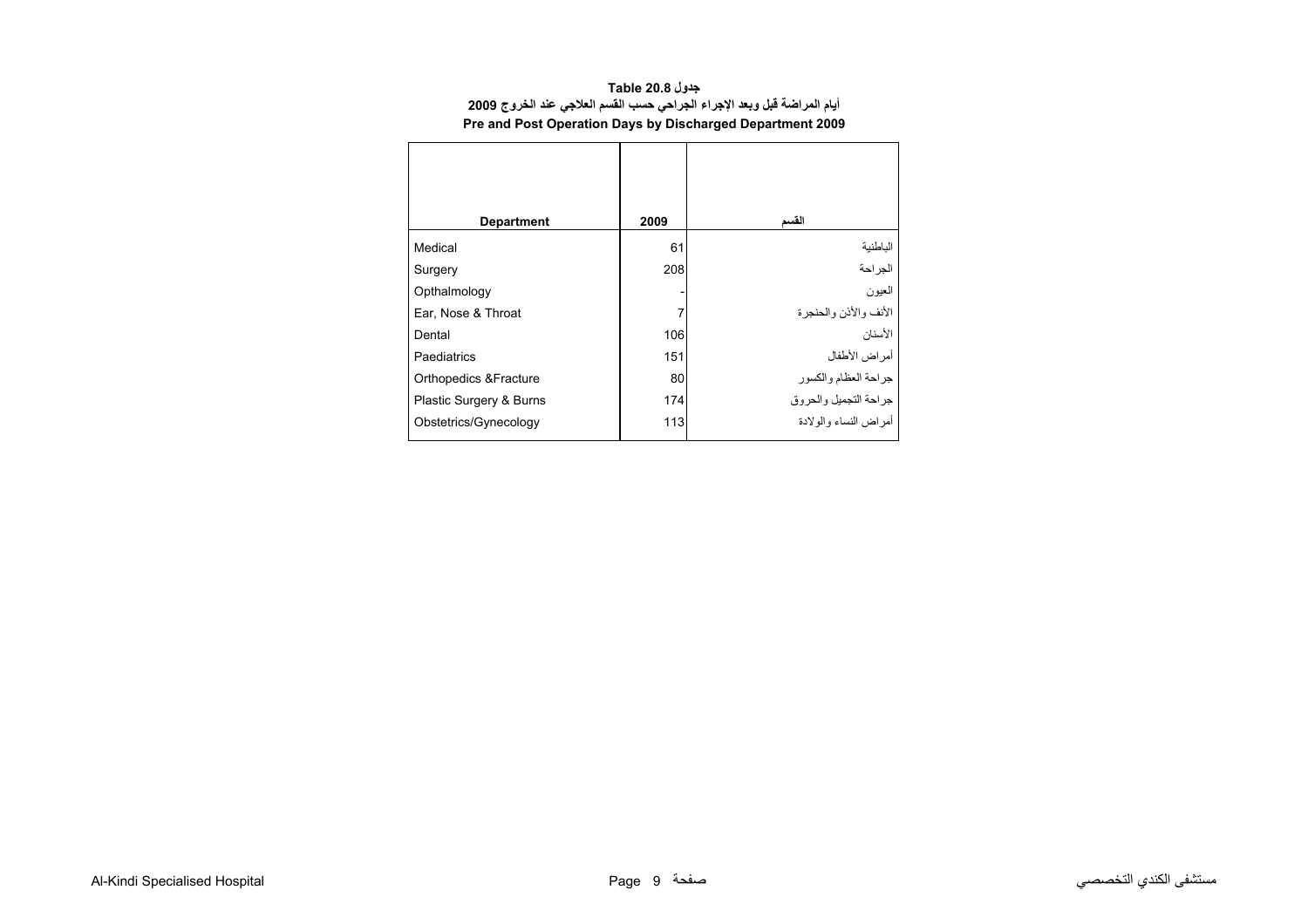<span id="page-8-0"></span>

|                          | الجملة<br><b>Total</b> |                 |             |              | Non-Bahraini<br><b>Bahraini</b><br>غیر بحرینی |             |                |        | بحريني         |                |
|--------------------------|------------------------|-----------------|-------------|--------------|-----------------------------------------------|-------------|----------------|--------|----------------|----------------|
|                          |                        |                 |             |              |                                               |             |                |        |                |                |
|                          | الجملة                 | أننى            | ذكر         | الجملة       | أنشى                                          | ذكر         | الجملة         | أنشى   | ذكر            |                |
| <b>Type of Treatment</b> | Total                  | Female          | <b>Male</b> | <b>Total</b> | <b>Female</b>                                 | <b>Male</b> | <b>Total</b>   | Female | <b>Male</b>    | نوع العلاج     |
| General treatment        | 1,000                  | 500             | 500         | 300          | 200                                           | 100         | 700            | 300    | 400            | العلاج العام   |
| Gum treatment            | 6,000                  | 2,700           | 3,300       | 1,000        | 700                                           | 300         | 5,000          | 2,000  | 3,000          | علاج اللثة     |
| Nerve                    | 1,150                  | 500             | 650         | 200          | 100                                           | 100         | 950            | 400    | 550            | علاج الأعصاب   |
| Surgical treatment       | 100                    | 55              | 45          | 40           | 25                                            | 15          | 60             | 30     | 30             | العلاج الجراحي |
| Filling                  | 4,000                  | 2,600           | 1,400       | 900          | 600                                           | 300         | 3,100          | 2,000  | 1,100          | الحشو          |
| Extraction               | 61                     | 38              | 23          | 11           | 8                                             | 3           | 50             | 30     | 20             | الخلع          |
| Denture                  | 4                      |                 | 2           |              |                                               |             | 3 <sub>l</sub> |        | $\overline{2}$ | التركيب        |
| Orthodontics             | 60                     | 30 <sup>1</sup> | 30          |              | 3 <sub>1</sub>                                |             | 57             | 27     | 30             | تقويم الأسنان  |
| <b>Total</b>             | 12,375                 | 6,425           | 5,950       | 2,455        | 1,637                                         | 818         | 9,920          | 4,788  | 5,132          | الجملة         |

# **جدول 20.9 Table علاج الأسنان حسب نوع العلاج والجنسية والنوع <sup>2009</sup> Dental Treatment by Type of Treatment, Nationality and Sex 2009**